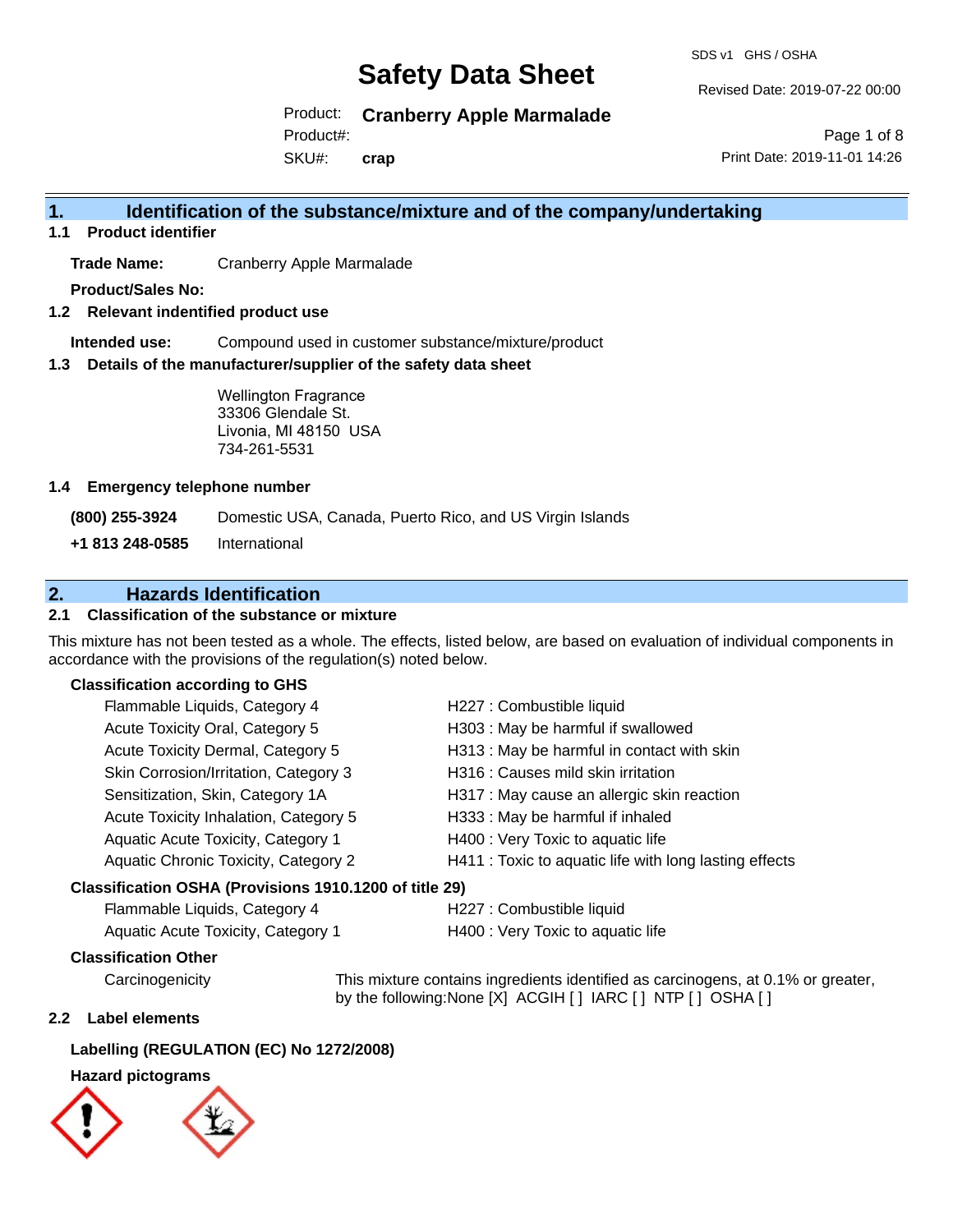SDS v1 GHS / OSHA

Revised Date: 2019-07-22 00:00

Product: **Cranberry Apple Marmalade**

Product#:

SKU#: **crap**

Page 2 of 8 Print Date: 2019-11-01 14:26

| <b>Signal Word: Warning</b>     |                                                                                                                                       |
|---------------------------------|---------------------------------------------------------------------------------------------------------------------------------------|
| <b>Hazard statments</b>         |                                                                                                                                       |
| H <sub>22</sub> 7               | Combustible liquid                                                                                                                    |
| H303                            | May be harmful if swallowed                                                                                                           |
| H313                            | May be harmful in contact with skin                                                                                                   |
| H <sub>316</sub>                | Causes mild skin irritation                                                                                                           |
| H317                            | May cause an allergic skin reaction                                                                                                   |
| H <sub>333</sub>                | May be harmful if inhaled                                                                                                             |
| H400                            | Very Toxic to aquatic life                                                                                                            |
| H411                            | Toxic to aquatic life with long lasting effects                                                                                       |
| <b>Precautionary Statements</b> |                                                                                                                                       |
| <b>Prevention:</b>              |                                                                                                                                       |
| P <sub>235</sub>                | Keep cool                                                                                                                             |
| P272                            | Contaminated work clothing should not be allowed out of the workplace                                                                 |
| P273                            | Avoid release to the environment                                                                                                      |
| <b>Response:</b>                |                                                                                                                                       |
| P302 + P352                     | IF ON SKIN: Wash with soap and water                                                                                                  |
| P304 + P312                     | IF INHALED: Call a POISON CENTER or doctor/physician if you feel unwell                                                               |
| P312                            | Call a POISON CENTER or doctor/physician if you feel unwell                                                                           |
| P333 + P313                     | If skin irritation or a rash occurs: Get medical advice/attention                                                                     |
| P363                            | Wash contaminated clothing before reuse                                                                                               |
| P370 + P378                     | In case of fire: Use Carbon dioxide (CO2), Dry chemical, or Foam for extinction. Do not use<br>a direct water jet on burning material |
| P391                            | <b>Collect Spillage</b>                                                                                                               |
| Othor Hazarde                   |                                                                                                                                       |

**2.3 Other Hazards**

# **no data available**

# **3. Composition/Information on Ingredients**

### **3.1 Mixtures**

This product is a complex mixture of ingredients, which contains among others the following substance(s), presenting a health or environmental hazard within the meaning of the UN Globally Harmonized System of Classification and Labeling of Chemicals (GHS):

| CAS#<br>Ingredient          | EC#                         | Conc.<br>Range | <b>GHS Classification</b>    |
|-----------------------------|-----------------------------|----------------|------------------------------|
| 120-51-4                    | 204-402-9                   | $30 - 40 \%$   | H302; H313; H400; H411       |
| <b>Benzyl Benzoate</b>      |                             |                |                              |
| $93 - 92 - 5$               | 202-288-5                   | $10 - 20%$     | H227; H402                   |
| methylbenzyl acetate        |                             |                |                              |
| $88 - 41 - 5$               | 201-828-7                   | $5 - 10 \%$    | H227; H303; H316; H401; H411 |
|                             | 2-t-Butylcyclohexyl acetate |                |                              |
| 77-83-8                     | 201-061-8                   | $2 - 5%$       | H317; H401; H411             |
| Ethyl Methylphenylglycidate |                             |                |                              |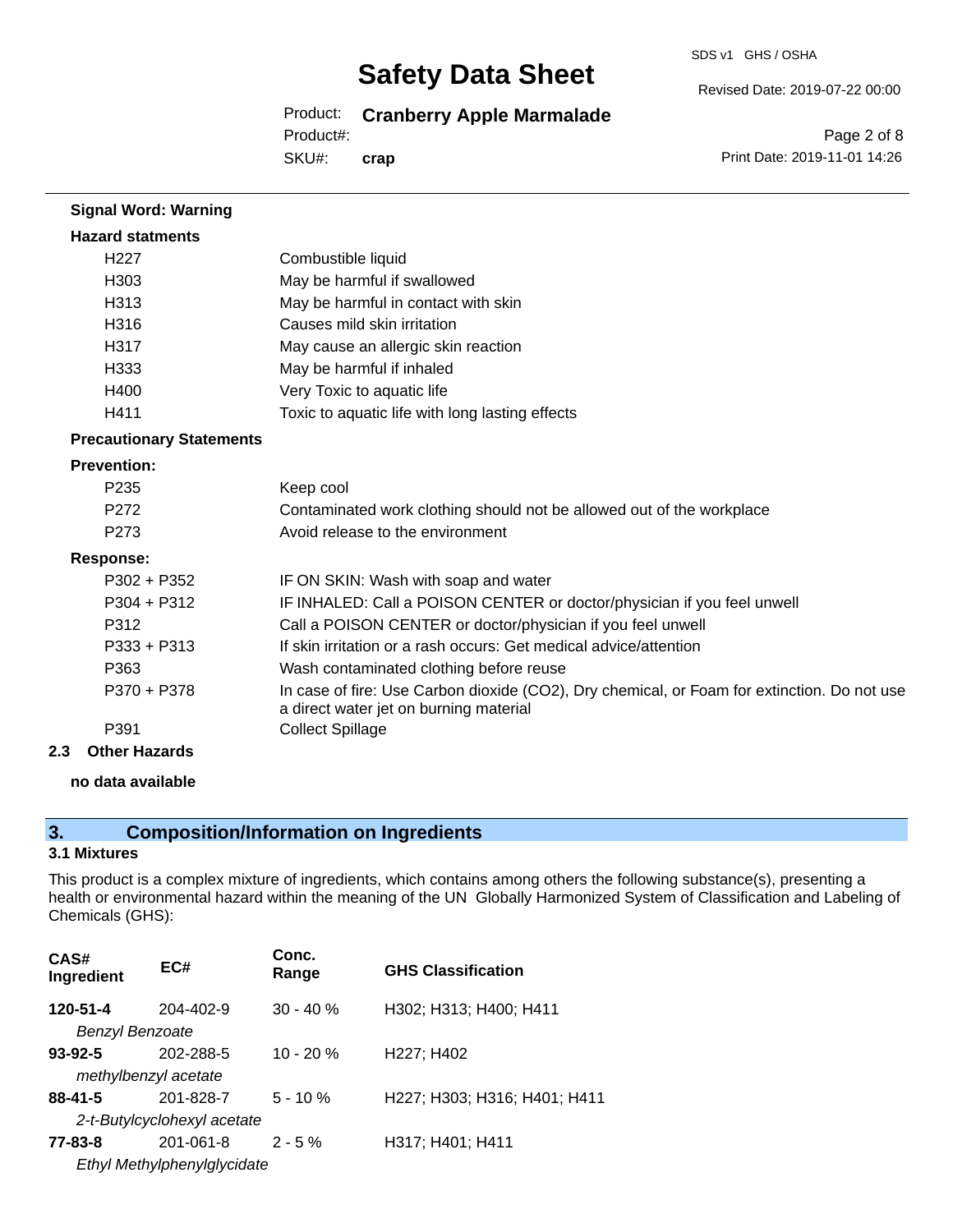SDS v1 GHS / OSHA

Revised Date: 2019-07-22 00:00

# Product: **Cranberry Apple Marmalade**

Product#:

SKU#: **crap**

Page 3 of 8 Print Date: 2019-11-01 14:26

| CAS#<br>Ingredient                                                                                            | EC#                             | Conc.<br>Range                               | <b>GHS Classification</b>           |
|---------------------------------------------------------------------------------------------------------------|---------------------------------|----------------------------------------------|-------------------------------------|
| 706-14-9                                                                                                      | 211-892-8                       | $2 - 5%$                                     | H316                                |
|                                                                                                               | gamma-Decalactone               |                                              |                                     |
| 5989-27-5                                                                                                     | 227-813-5                       | $1 - 2%$                                     | H226; H304; H315; H317; H400; H410  |
| Limonene                                                                                                      |                                 |                                              |                                     |
| 142-92-7                                                                                                      | 205-572-7                       | $1 - 2%$                                     | H226; H316; H401; H411              |
| Hexyl acetate                                                                                                 |                                 |                                              |                                     |
| 123-68-2                                                                                                      | 204-642-4                       | $1 - 2%$                                     | H227; H301; H311; H331; H400; H412  |
| Allyl hexanoate                                                                                               |                                 |                                              |                                     |
| $140 - 11 - 4$                                                                                                | 205-399-7                       | $1 - 2%$                                     | H303; H401; H412                    |
| Benzyl acetate                                                                                                |                                 |                                              |                                     |
| 6413-10-1                                                                                                     | 229-114-0                       | $1 - 2%$                                     | H227; H316                          |
| Ethyl 2-methyl-1,3-dioxolane-2-acetate (Fructone)                                                             |                                 |                                              |                                     |
| 10094-34-5                                                                                                    | 233-221-8                       | $1 - 2%$                                     | H401; H411                          |
|                                                                                                               | a, a-Dimethylphenethyl butyrate |                                              |                                     |
| 80-54-6                                                                                                       | 201-289-8                       | $1 - 2%$                                     | H227; H302; H315; H317; H361; H401; |
| <b>Butylphenyl Methylpropional</b>                                                                            |                                 |                                              | H412                                |
| 78-70-6                                                                                                       | 201-134-4                       | $1 - 2%$                                     | H227; H303; H315; H317; H319; H402  |
| Linalool                                                                                                      |                                 |                                              |                                     |
| 31906-04-4                                                                                                    | 250-863-4                       | $0.1 - 1.0 \%$                               | H317; H402                          |
|                                                                                                               |                                 | Hydroxyisohexyl 3-cyclohexene carboxaldehyde |                                     |
| 5392-40-5                                                                                                     | 226-394-6                       | $0.1 - 1.0 \%$                               | H313; H315; H317; H319; H401        |
| Citral                                                                                                        |                                 |                                              |                                     |
| See Section 16 for full text of GHS classification codes                                                      |                                 |                                              |                                     |
| $\Omega$ . $\Omega$ , and a set of the constraint show the set of the contribution of the set of the $\Omega$ |                                 |                                              |                                     |

See Section 16 for full text of GHS classification codes which where not shown in section 2

Total Hydrocarbon Content (%  $w/w$ ) = 2.18

| 4.<br><b>First Aid Measures</b>                                                   |                                                                                                               |  |
|-----------------------------------------------------------------------------------|---------------------------------------------------------------------------------------------------------------|--|
| <b>Description of first aid measures</b><br>4.1                                   |                                                                                                               |  |
| Inhalation:                                                                       | Remove from exposure site to fresh air and keep at rest.<br>Obtain medical advice.                            |  |
| <b>Eye Exposure:</b>                                                              | Flush immediately with water for at least 15 minutes.<br>Contact physician if symptoms persist.               |  |
| <b>Skin Exposure:</b>                                                             | Remove contaminated clothes. Wash thoroughly with water (and soap).<br>Contact physician if symptoms persist. |  |
| Ingestion:                                                                        | Rinse mouth with water and obtain medical advice.                                                             |  |
| 4.2 Most important symptoms and effects, both acute and delayed                   |                                                                                                               |  |
| <b>Symptoms:</b>                                                                  | no data available                                                                                             |  |
| Risks:                                                                            | Refer to Section 2.2 "Hazard Statements"                                                                      |  |
| Indication of any immediate medical attention and special treatment needed<br>4.3 |                                                                                                               |  |
| Treatment:<br>Refer to Section 2.2 "Response"                                     |                                                                                                               |  |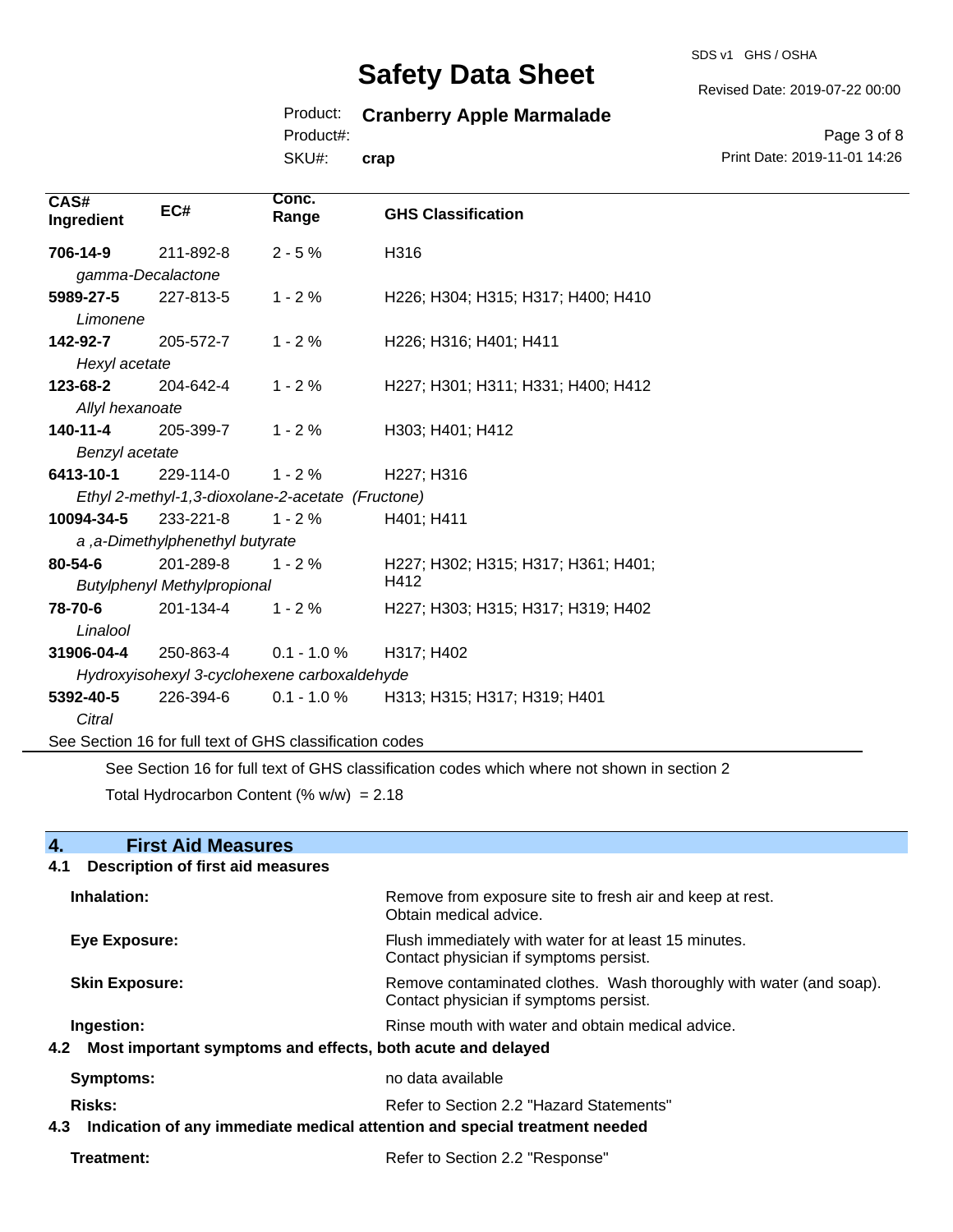SDS v1 GHS / OSHA

Revised Date: 2019-07-22 00:00

Product: **Cranberry Apple Marmalade**

Product#:

SKU#: **crap**

Page 4 of 8 Print Date: 2019-11-01 14:26

| 5 <sub>1</sub><br><b>Fire-Fighting measures</b><br><b>Extinguishing media</b><br>5.1                                            |                                          |
|---------------------------------------------------------------------------------------------------------------------------------|------------------------------------------|
| Suitable:                                                                                                                       | Carbon dioxide (CO2), Dry chemical, Foam |
| Unsuitable<br>Do not use a direct water jet on burning material<br>Special hazards arising from the substance or mixture<br>5.2 |                                          |
| During fire fighting:<br><b>Advice for firefighters</b><br>5.3                                                                  | Water may be ineffective                 |
| <b>Further information:</b>                                                                                                     | Standard procedure for chemical fires    |

## **6. Accidental Release Measures**

#### **6.1 Personal precautions, protective equipment and emergency procedures**

Avoid inhalation and contact with skin and eyes. A self-contained breathing apparatus is recommended in case of a major spill.

#### **6.2 Environmental precautions**

Keep away from drains, soil, and surface and groundwater.

#### **6.3 Methods and materials for containment and cleaning up**

Clean up spillage promptly. Remove ignition sources. Provide adequate ventilation. Avoid excessive inhalation of vapors. Gross spillages should be contained by use of sand or inert powder and disposed of according to the local regulations.

#### **6.4 Reference to other sections**

Not Applicable

# **7. Handling and Storage**

#### **7.1 Precautions for safe handling**

Apply according to good manufacturing and industrial hygiene practices with proper ventilation. Do not drink, eat or smoke while handling. Respect good personal hygiene.

#### **7.2 Conditions for safe storage, including any incompatibilities**

Store in a cool, dry and ventilated area away from heat sources and protected from light in tightly closed original container. Avoid uncoated metal container. Keep air contact to a minimum.

## **7.3 Specific end uses**

No information available

### **8. Exposure Controls/Personal Protection**

### **8.1 Control parameters**

**Exposure Limits:**

**Component** ACGIH

**140-11-4** *Benzyl acetate* 10

TWA ppm STEL ppm TWA ppm STEL ppm ACGIH OSHA OSHA

**Engineering Controls:** Use local exhaust as needed.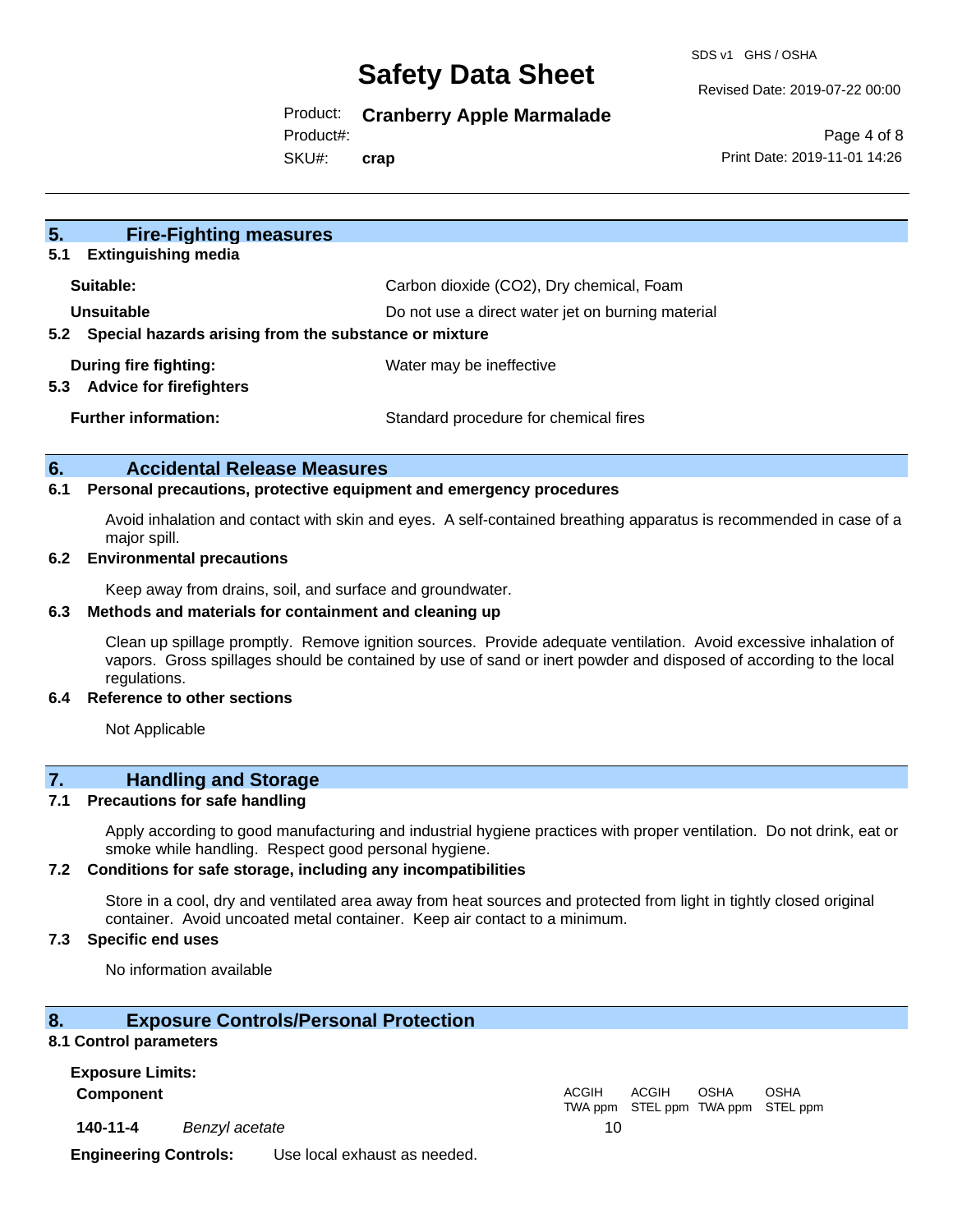SDS v1 GHS / OSHA

Revised Date: 2019-07-22 00:00

Product: **Cranberry Apple Marmalade** SKU#: Product#: **crap**

Page 5 of 8 Print Date: 2019-11-01 14:26

## **8.2 Exposure controls - Personal protective equipment**

| Eye protection:                | Tightly sealed goggles, face shield, or safety glasses with brow guards and side shields, etc.<br>as may be appropriate for the exposure |
|--------------------------------|------------------------------------------------------------------------------------------------------------------------------------------|
| <b>Respiratory protection:</b> | Avoid excessive inhalation of concentrated vapors. Apply local ventilation where appropriate.                                            |
| <b>Skin protection:</b>        | Avoid Skin contact. Use chemically resistant gloves as needed.                                                                           |

# **9. Physical and Chemical Properties**

# **9.1 Information on basic physical and chemical properties**

| Appearance:                  | Liquid                                  |
|------------------------------|-----------------------------------------|
| Odor:                        | Conforms to Standard                    |
| Color:                       | Nearly Colorless G0 to Yellow Tint (G1) |
| <b>Viscosity:</b>            | Liquid                                  |
| <b>Freezing Point:</b>       | Not determined                          |
| <b>Boiling Point:</b>        | Not determined                          |
| <b>Melting Point:</b>        | Not determined                          |
| <b>Flashpoint (CCCFP):</b>   | 170 F (76.67 C)                         |
| <b>Auto flammability:</b>    | Not determined                          |
| <b>Explosive Properties:</b> | None Expected                           |
| <b>Oxidizing properties:</b> | None Expected                           |
| Vapor Pressure (mmHg@20 C):  | 0.2669                                  |
| %VOC:                        | 0.27                                    |
| Specific Gravity @ 25 C:     | 1.0020                                  |
| Density @ 25 C:              | 0.9990                                  |
| Refractive Index @ 20 C:     | 1.4970                                  |
| Soluble in:                  | Oil                                     |

# **10. Stability and Reactivity**

| 10.1 Reactivity                         | None                                               |
|-----------------------------------------|----------------------------------------------------|
| <b>10.2 Chemical stability</b>          | Stable                                             |
| 10.3 Possibility of hazardous reactions | None known                                         |
| <b>10.4 Conditions to avoid</b>         | None known                                         |
| 10.5 Incompatible materials             | Strong oxidizing agents, strong acids, and alkalis |
| 10.6 Hazardous decomposition products   | None known                                         |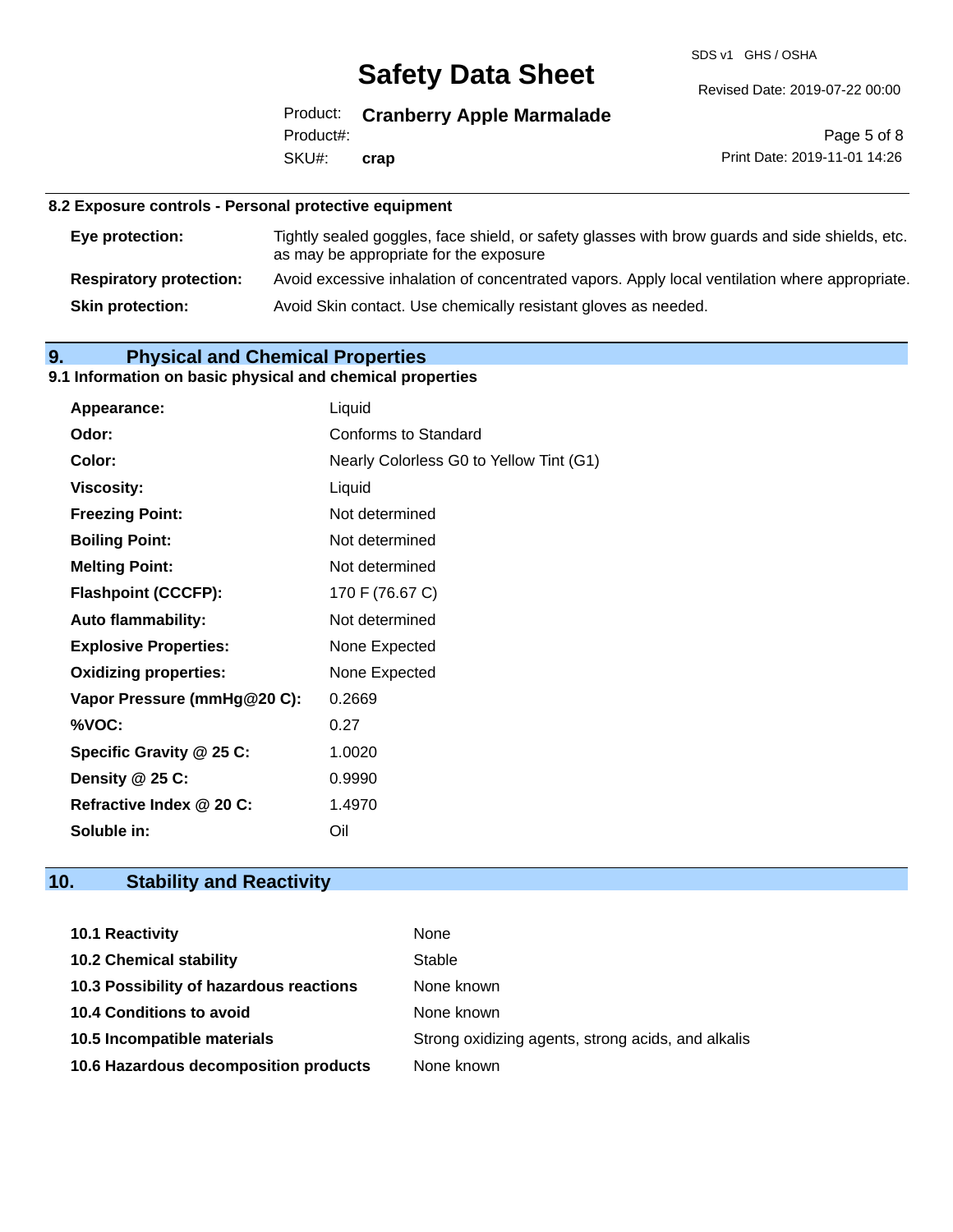SDS v1 GHS / OSHA

Revised Date: 2019-07-22 00:00

Product: **Cranberry Apple Marmalade** SKU#: Product#: **crap**

Page 6 of 8 Print Date: 2019-11-01 14:26

| 11. | <b>Toxicological Information</b> |
|-----|----------------------------------|
|     |                                  |

### **11.1 Toxicological Effects**

Acute Toxicity Estimates (ATEs) based on the individual Ingredient Toxicity Data utilizing the "Additivity Formula"

| Acute toxicity - Oral - (Rat) mg/kg                | (LD50: 2240.9372) May be harmful if swallowed            |
|----------------------------------------------------|----------------------------------------------------------|
| Acute toxicity - Dermal - (Rabbit) mg/kg           | (LD50: 3141.3742) May be harmful in contact with skin    |
| Acute toxicity - Inhalation - (Rat) mg/L/4hr       | (LD50: 31.3167) May be harmful if inhaled                |
| <b>Skin corrosion / irritation</b>                 | May be harmful if inhaled                                |
| Serious eye damage / irritation                    | Not classified - the classification criteria are not met |
| <b>Respiratory sensitization</b>                   | Not classified - the classification criteria are not met |
| <b>Skin sensitization</b>                          | May cause an allergic skin reaction                      |
| <b>Germ cell mutagenicity</b>                      | Not classified - the classification criteria are not met |
| Carcinogenicity                                    | Not classified - the classification criteria are not met |
| <b>Reproductive toxicity</b>                       | Not classified - the classification criteria are not met |
| Specific target organ toxicity - single exposure   | Not classified - the classification criteria are not met |
| Specific target organ toxicity - repeated exposure | Not classified - the classification criteria are not met |
| <b>Aspiration hazard</b>                           | Not classified - the classification criteria are not met |

# **12. Ecological Information**

**12.1 Toxicity**

| <b>Acute acquatic toxicity</b>     | Very Toxic to aquatic life                      |
|------------------------------------|-------------------------------------------------|
| <b>Chronic acquatic toxicity</b>   | Toxic to aquatic life with long lasting effects |
| <b>Toxicity Data on soil</b>       | no data available                               |
| <b>Toxicity on other organisms</b> | no data available                               |
|                                    |                                                 |
|                                    |                                                 |
| 12.2 Persistence and degradability | no data available                               |
| 12.3 Bioaccumulative potential     | no data available                               |
| 12.4 Mobility in soil              | no data available                               |
| 12.5 Other adverse effects         | no data available                               |

## **13. Disposal Conditions**

### **13.1 Waste treatment methods**

Do not allow product to reach sewage systems. Dispose of in accordance with all local and national regulations. Send to a licensed waste management company.The product should not be allowed to enter drains, water courses or the soil. Do not contaminate ponds, waterways or ditches with chemical or used container.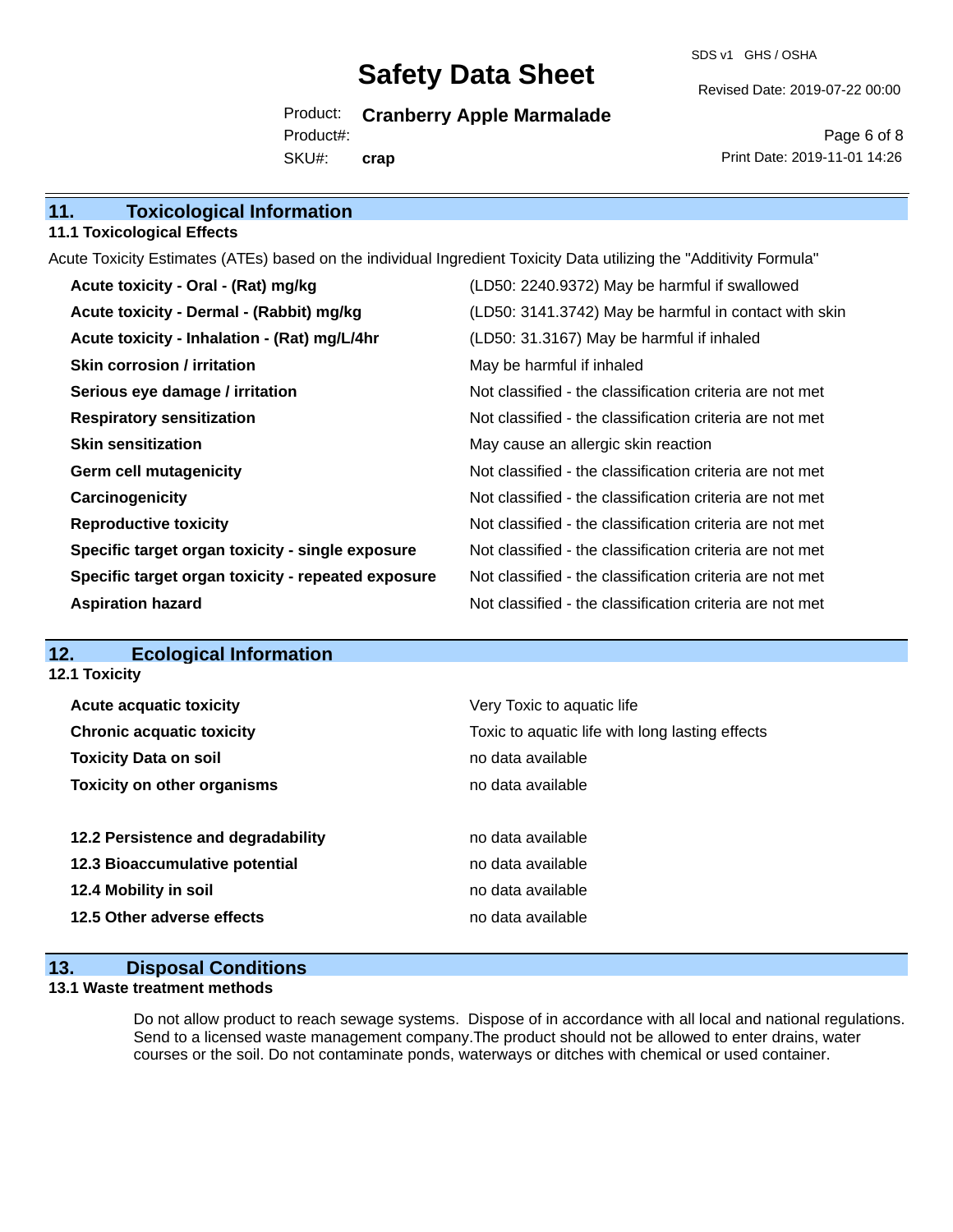SDS v1 GHS / OSHA

Revised Date: 2019-07-22 00:00

Product: **Cranberry Apple Marmalade**

Product#:

SKU#: **crap**

Page 7 of 8 Print Date: 2019-11-01 14:26

# **14. Transport Information**

| <b>Marine Pollutant</b>                                       | Yes. Ingredient of greatest environmental impact:<br>120-51-4 : (30 - 40 %) : Benzyl Benzoate |              |                                     |                 |               |
|---------------------------------------------------------------|-----------------------------------------------------------------------------------------------|--------------|-------------------------------------|-----------------|---------------|
| <b>Regulator</b>                                              |                                                                                               | <b>Class</b> | <b>Pack Group</b>                   | <b>Sub Risk</b> | UN-nr.        |
| U.S. DOT (Non-Bulk)                                           |                                                                                               |              | Not Regulated - Not Dangerous Goods |                 |               |
| <b>Chemicals NOI</b>                                          |                                                                                               |              |                                     |                 |               |
| <b>ADR/RID (International Road/Rail)</b>                      |                                                                                               |              |                                     |                 |               |
| <b>Environmentally Hazardous</b><br>Substance, Liquid, n.o.s. |                                                                                               | 9            | Ш                                   |                 | <b>UN3082</b> |
| <b>IATA (Air Cargo)</b>                                       |                                                                                               |              |                                     |                 |               |
| <b>Environmentally Hazardous</b><br>Substance, Liquid, n.o.s. |                                                                                               | 9            | Ш                                   |                 | <b>UN3082</b> |
| <b>IMDG (Sea)</b>                                             |                                                                                               |              |                                     |                 |               |
| <b>Environmentally Hazardous</b><br>Substance, Liquid, n.o.s. |                                                                                               | 9            | Ш                                   |                 | UN3082        |

| 15.<br><b>Regulatory Information</b>                                 |                                                              |
|----------------------------------------------------------------------|--------------------------------------------------------------|
| <b>U.S. Federal Regulations</b>                                      |                                                              |
| <b>TSCA (Toxic Substance Control Act)</b>                            | All components of the substance/mixture are listed or exempt |
| 40 CFR(EPCRA, SARA, CERCLA and CAA)<br><b>U.S. State Regulations</b> | This product contains NO components of concern.              |
| <b>California Proposition 65 Warning</b>                             | This product contains the following components:              |
| $123-35-3(NF)$ 204-622-5 $\leq$ 92 ppm                               | beta-Myrcene (Natural Source)                                |
| <b>Canadian Regulations</b>                                          |                                                              |
| <b>DSL</b>                                                           | 100.00% of the components are listed or exempt.              |

# **16. Other Information**

## **GHS H-Statements referred to under section 3 and not listed in section 2**

| H226 : Flammable liquid and vapour                          | H301 : Toxic if swallowed                                    |
|-------------------------------------------------------------|--------------------------------------------------------------|
| H302 : Harmful if swallowed                                 | H304 : May be fatal if swallowed and enters airways          |
| H311 : Toxic in contact with skin                           | H315 : Causes skin irritation                                |
| H317 : May cause an allergic skin reaction                  | H319 : Causes serious eye irritation                         |
| H331 : Toxic if inhaled                                     | H361: Suspected of damaging fertility or the unborn<br>child |
| H401 : Toxic to aquatic life                                | H402 : Harmful to aquatic life                               |
| H410 : Very toxic to aquatic life with long lasting effects | H412 : Harmful to aquatic life with long lasting effects     |
| Total Fractional Values                                     |                                                              |
| (TFV) Risk                                                  | (TFV) Risk                                                   |
| (159.66) Acute Toxicity Inhalation, Category 5              | (27.88) Aquatic Chronic Toxicity, Category 3                 |
| (5.00) Sensitization, Skin, Category 1A                     | (3.10) Sensitization, Skin, Category 1B                      |
| (2.77) Aquatic Chronic Toxicity, Category 2                 | (2.23) Acute Toxicity Oral, Category 5                       |